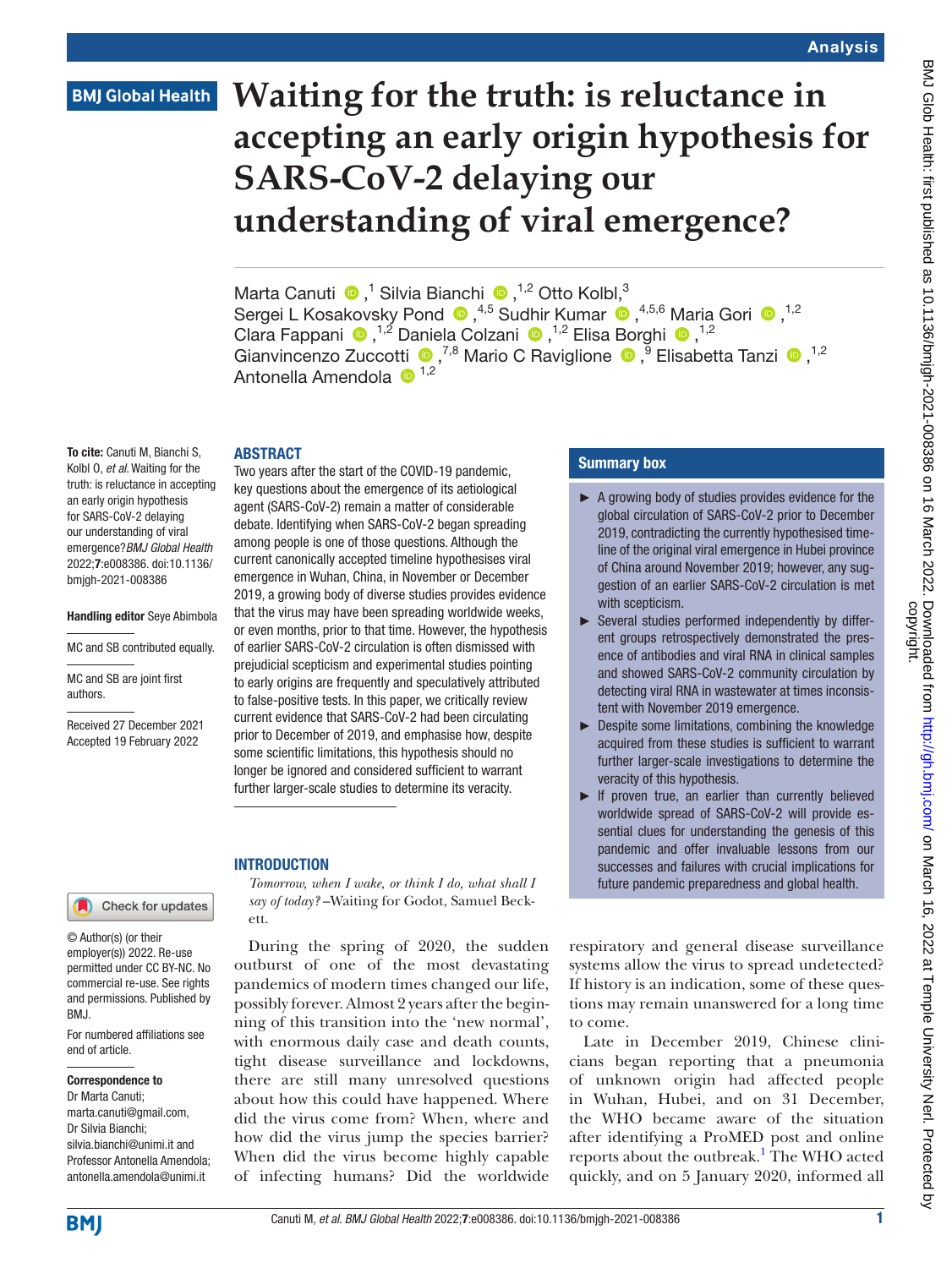its Member States about the outbreak with the general reminder that 'public health measures and surveillance of influenza and severe acute respiratory infections still apply'.<sup>[2](#page-6-1)</sup> Quite rapidly, the genome of a novel coronavirus, later named SARS-CoV-2, was sequenced and determined to be the causative agent. Subsequently, health authorities realised that this new agent was capable of humanto-human transmission. As a result, the first border control measures for screening air passengers coming from Wuhan were implemented in many countries. On 30 January 2020, as recommended by its Emergency Committee, the WHO declared the outbreak 'Public Health Emergency of International Concern' and alerted countries to be prepared for the deployment of emergency measures such as containment, active surveillance and contact tracing.<sup>1</sup> However, by then, the virus had already been spreading worldwide<sup>[3](#page-6-2)</sup> and by 27 February 2020, cases of COVID-19 had already been reported in 53 countries, prompting the WHO on 11 March to characterise the disease as a global pandemic.<sup>1</sup>

The origin of SARS-CoV-2 is still hotly debated and there is no dispositive proof of whether the virus started its spread after a single or multiple zoonotic events or if the virus 'escaped' from a research laboratory through accidental exposure or breach of safety protocols. So far, zoonotic emergence is considered the most likely option by some scientists.<sup>[4](#page-6-3)</sup> Some of the first COVID-19 cases in Wuhan were, in fact, linked to a seafood market that sold a wide array of live animals, and similar zoonotic origins have already been proven for other human coronaviruses.<sup>[5](#page-6-4)</sup> However, targeted scientific investigations concluded that the market might have simply acted as an amplification site.<sup>[1](#page-6-0)</sup> Additionally, although close relatives of SARS-CoV-2 have been detected in animals, with bats harbouring the closest relatives to this virus, genomes sufficiently close to early SARS-CoV-2 isolates to act as zoonotic sources have not yet been identified in any species, making it difficult to pinpoint any potential intermediate hosts. $1467$  Since genomically closest bat coronaviruses have been identified thousands of kilometres away from Wuhan and no SARS-CoV-2-infected animals have been linked to the wet markets in Wuhan, the question of how the progenitor virus arrived in Wuhan remains unanswered. Therefore, to clarify the mechanisms at the origin of this virus, identifying more accurately when and where the first human cases occurred is crucial to determine the original infection source(s).

### EVIDENCE OF EARLIEST SARS-COV-2 INFECTIONS

Although considerable uncertainty around the early phases of the epidemic in Wuhan remains, the earliest patient with laboratory-confirmed COVID-19 reported in literature developed symptoms on 1 December 2019.<sup>[8](#page-6-5)</sup> However, several literature reports provide clues for virus circulation during that time and earlier in other parts of the world $^{9}$  $^{9}$  $^{9}$  [\(table](#page-2-0) 1). In the USA, SARS-CoV-2 reactive antibodies were detected in over 100 blood samples collected

in several different states in early December  $2019$ .<sup>10</sup> In Brazil, environmental surveillance monitoring demonstrated early SARS-CoV-2 community spread at the end of November 2019 by detecting viral RNA in wastewater.<sup>[11](#page-6-8)</sup> A study performed in the UK identified a few blood donors in May 2019 whose sera presented SARS-CoV-2 S-reactive antibodies associated with a presumed current immune response.[12](#page-6-9) In France, antibodies against SARS-CoV-2 were found in serum samples collected in November 2019, and viral RNA was detected in December 2019 in a respiratory sample from a patient hospitalised for haemoptysis.<sup>[13 14](#page-6-10)</sup> However, most of the studies that investigated and found evidence for early SARS-CoV-2 circulation were performed in Italy, the first European country reporting sustained community transmission.

The first official and confirmed non-travel-related Italian COVID-19 case was identified on 20 February 2020, in Codogno, a small town located in Lombardy, the most populous region of Italy. Italy quickly became the epicentre of the COVID-19 European epidemic and by March 2020, it surpassed China in the number of officially reported cases. Within Italy, Lombardy was the most affected region during the first pandemic wave. $115-18$ During March–May 2020, Italy registered a 31.7% increase in all-cause deaths compared with the same period in the quinquennia 2015–2019 (excess deaths due to all causes), an increase to which the heaviest contributors were the regions from the north  $(+61.1\%)$  and especially Lombardy, which experienced 111.8% increase.<sup>18</sup> Lombardy was the first area of the Western World to be severely affected by the pandemic and one of the regions that suffered its heaviest consequences. These reasons are likely why many research groups were induced to retrospectively investigate the initial phases of the COVID-19 outbreak in Italy.

From the very beginning, it was clear that sustained viral spread started in Lombardy weeks before the first detection of the virus in the Codogno case. Indeed, the estimated net reproduction number had been above the epidemic threshold since late January 2020 and contact tracing demonstrated ongoing transmission throughout January 2020.<sup>19 20</sup> A study performed later by the Italian National Institute of Health demonstrated that the virus was circulating in Milan (Lombardy) and Turin (Piedmont) by the end of 2019 in sufficient numbers to allow the detection of viral RNA in sewage water samples collected on 18 December 2019.<sup>[21](#page-6-13)</sup> Finally, several studies performed independently by different groups demonstrated the presence of antibodies against SARS-CoV-2 in blood samples since September  $2019^{22-24}$  and of viral RNA in clinical samples collected from patients with cutaneous manifestations (dermatosis and measles-like rash) as early as 12 September  $2019.<sup>24-26</sup>$ 

## CRITICISMS AND SUPPORTING FACTS

The spread of SARS-CoV-2 outside of China prior to December 2019 directly contradicts the currently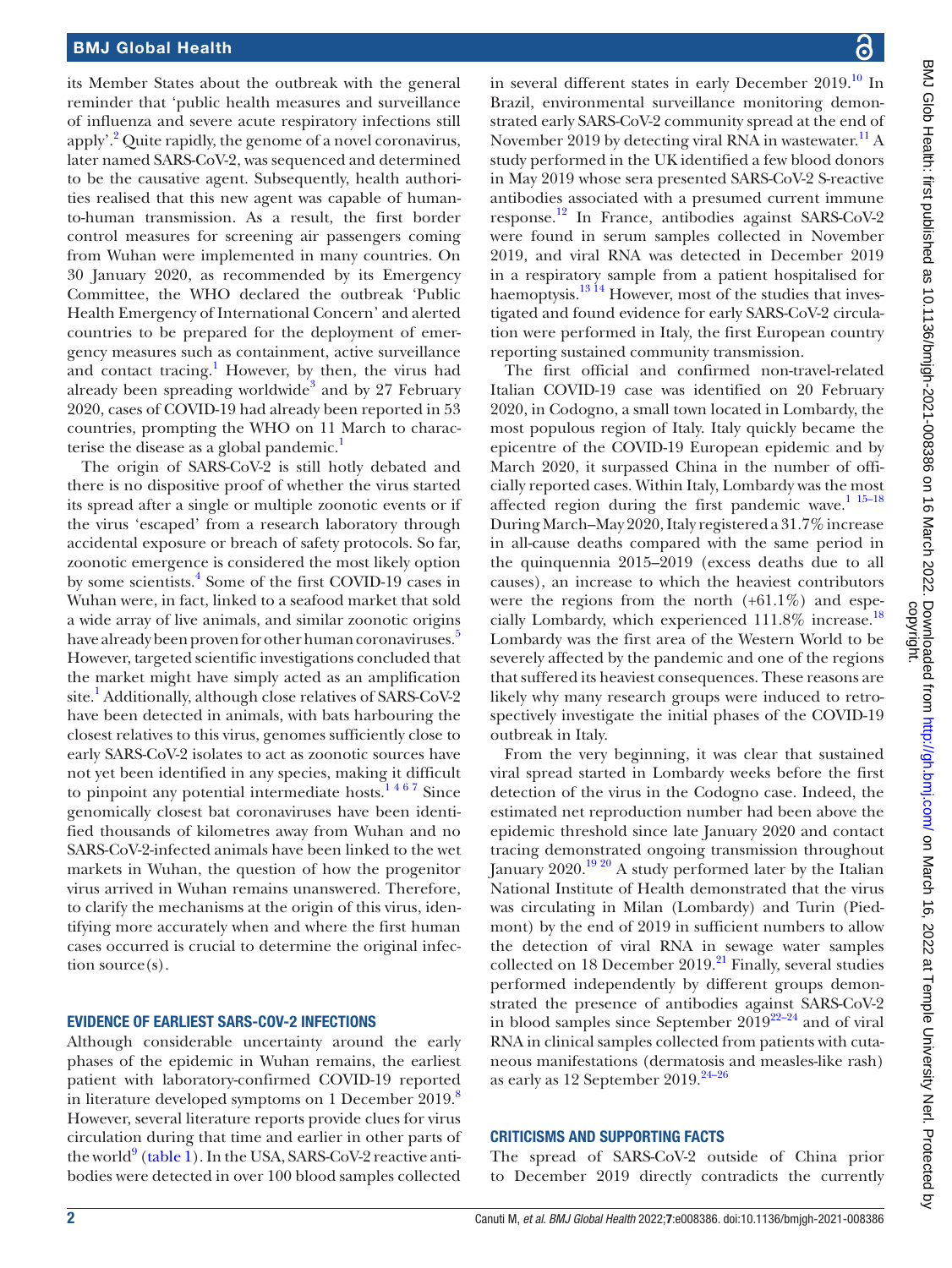# BMJ Global Health

<span id="page-2-0"></span>

| <b>Table 1</b> | Considered retrospective studies that found evidence for an early SARS-CoV-2 circulation |                                                                                                                          |                                                                                                    |                                                                                                                                                                               |                                                                                                                                                                                                                                                                                                                                 |  |  |
|----------------|------------------------------------------------------------------------------------------|--------------------------------------------------------------------------------------------------------------------------|----------------------------------------------------------------------------------------------------|-------------------------------------------------------------------------------------------------------------------------------------------------------------------------------|---------------------------------------------------------------------------------------------------------------------------------------------------------------------------------------------------------------------------------------------------------------------------------------------------------------------------------|--|--|
| Reference      | <b>Methods</b>                                                                           | <b>Samples</b>                                                                                                           | Study period and<br>location                                                                       | <b>Findings</b>                                                                                                                                                               | Caveats (#) and confirmations (§)                                                                                                                                                                                                                                                                                               |  |  |
| 25             | Nested-PCR, Sanger<br>sequencing                                                         | 39 oropharyngeal swabs<br>collected within the measles/ Lombardy (Italy)<br>rubella surveillance system                  | Sep 2019-Feb 2020                                                                                  | Viral RNA detected in<br>Dec 2019                                                                                                                                             | # The use of nested-PCR increases the<br>chances of false positives<br># Single methodological approach<br>§ The positive sample was confirmed by<br>sequencing<br>§ Samples were analysed in a follow-up<br>study $^{24}$                                                                                                      |  |  |
| 24             | Nested-PCR, Sanger<br>sequencing, commercial<br>ELISA, neutralisation assay              | Oropharyngeal swabs, urine<br>and sera (N=435) collected<br>within the measles/rubella<br>surveillance system            | Aug 2018-Apr 2021<br>Lombardy (Italy)                                                              | Viral RNA detected<br>since 12 Sep 2019.<br>The first positive<br>patient was also IgG<br>and IgM positive                                                                    | # The use of nested-PCR increases the<br>chances of false positives<br>§ Positive samples were confirmed by<br>sequencing, and different variants were<br>found<br>§ Samples from 100 patients collected<br>before the first case were RNA negative<br>§ Follow-up studies with an external<br>laboratory are currently ongoing |  |  |
| 26             | Immunohistochemistry, in-<br>situ hybridisation                                          | One skin biopsy from a<br>patient with dermatosis                                                                        | <b>Nov 2019</b><br>Milan (Lombardy,<br>Italy)                                                      | Presence of SARS-<br>CoV-2 in paraffin<br>samples                                                                                                                             | # Viral RNA undetected with RT-PCR<br>technology<br># Results not confirmed by another<br>laboratory<br>§ Positivity was confirmed by two different<br>techniques on paraffin sections                                                                                                                                          |  |  |
| 21             | Nested-PCR, RT-PCR                                                                       | 40 composite wastewater<br>samples collected within the<br>framework of wastewater-<br>based environmental<br>monitoring | Oct 2019-Feb 2020<br>Milan (Lombardy),<br>Turin (Piedmont),<br>Bologna (Emilia<br>Romagna) (Italy) | 15 samples were<br>confirmed positive by<br>both methods. The<br>earliest detections<br>were on 18 Dec 2019<br>(Milan and Turin) and                                          | # The use of nested-PCR increases the<br>chances of false positives<br># Results not confirmed by another<br>laboratory<br>§ Positivity confirmed by RT-PCR and<br>sequencing<br>29 Jan 2020 (Bologna) § The plants where the positive samples<br>were collected serve a population of<br>approximately 4 million inhabitants   |  |  |
| 20 49          | Contact tracing from<br>Directorate General for<br>Health, Lombardy Region               | Official records                                                                                                         | Jan 2020-Feb 2020<br>Lombardy (Italy)                                                              | Epidemiological<br>investigations<br>suggested<br>a sustained<br>transmission across<br>all Lombardy<br>provinces from 1 Jan<br>2020                                          | # Uncertainties due to difficulties in<br>identifying the correct epidemiological links<br>between cases<br># No data were available to distinguish<br>imported versus local infections                                                                                                                                         |  |  |
| 22             | In-house ELISA, virus<br>neutralisation assay                                            | 959 blood samples from<br>asymptomatic individuals<br>enrolled in a prospective<br>lung cancer screening trial           | Sep 2019-Mar 2020 RBD-specific Ig in<br>Italy                                                      | 11.6% samples since<br>Sept 2019 (14%);<br>cluster of positive<br>cases $(>30%)$ in the<br>2nd week of Feb<br>2020. Highest positive activity<br>rate (53.2%) in<br>Lombardy. | # No samples before September 2019<br>were analysed<br># Ig detection is less specific, and a<br>proportion of cases could be attributed to<br>false positivity<br>§ Six samples also showed neutralising<br>§ Results for a subsample confirmed in a<br>follow-up study <sup>23</sup>                                          |  |  |
| 23             | ELISA, microneutralisation<br>assay                                                      | 29 plasma samples                                                                                                        | Jul 2019-Feb 2020<br>Italy                                                                         | Presence of IgM and<br>IgG antibodies in the<br>pre-pandemic period                                                                                                           | # Ig detection is less specific, and a<br>proportion of cases could be attributed to<br>false positivity<br>§ Results partially confirmed by an external<br>laboratory                                                                                                                                                          |  |  |
| 13             | Commercial ELISA, in-house Serum samples collected<br>virus microneutralisation<br>assay | from 9144 adults from a<br>French general population-<br>based cohort                                                    | France                                                                                             | positive to anti-SARS-<br>CoV-2 IgG test and<br>13 had neutralising<br>activities                                                                                             | Nov 2019–Mar 2020 3.9% of samples were # No samples before November 2019 were<br>analysed<br># Ig detection is less specific, and a<br>proportion of cases could be attributed to<br>false positivity<br># Results not confirmed by another<br>laboratory<br>§ Thirteen samples showed neutralising<br>activity                 |  |  |
| 14             | <b>RT-PCR</b>                                                                            | 14 respiratory samples<br>collected from patients<br>hospitalised in the intensive<br>care unit                          | Dec 2019-Jan 2020<br>France                                                                        | Confirmed diagnosis<br>of SARS-CoV-2<br>infection in one<br>patient with<br>haemoptysis in Dec<br>2019                                                                        | # Positivity was not confirmed by<br>sequencing<br># Single methodological approach<br># Results not confirmed by another<br>laboratory<br>§ The result was confirmed with a<br>second RT-PCR protocol and by different<br>laboratory operators                                                                                 |  |  |

Continued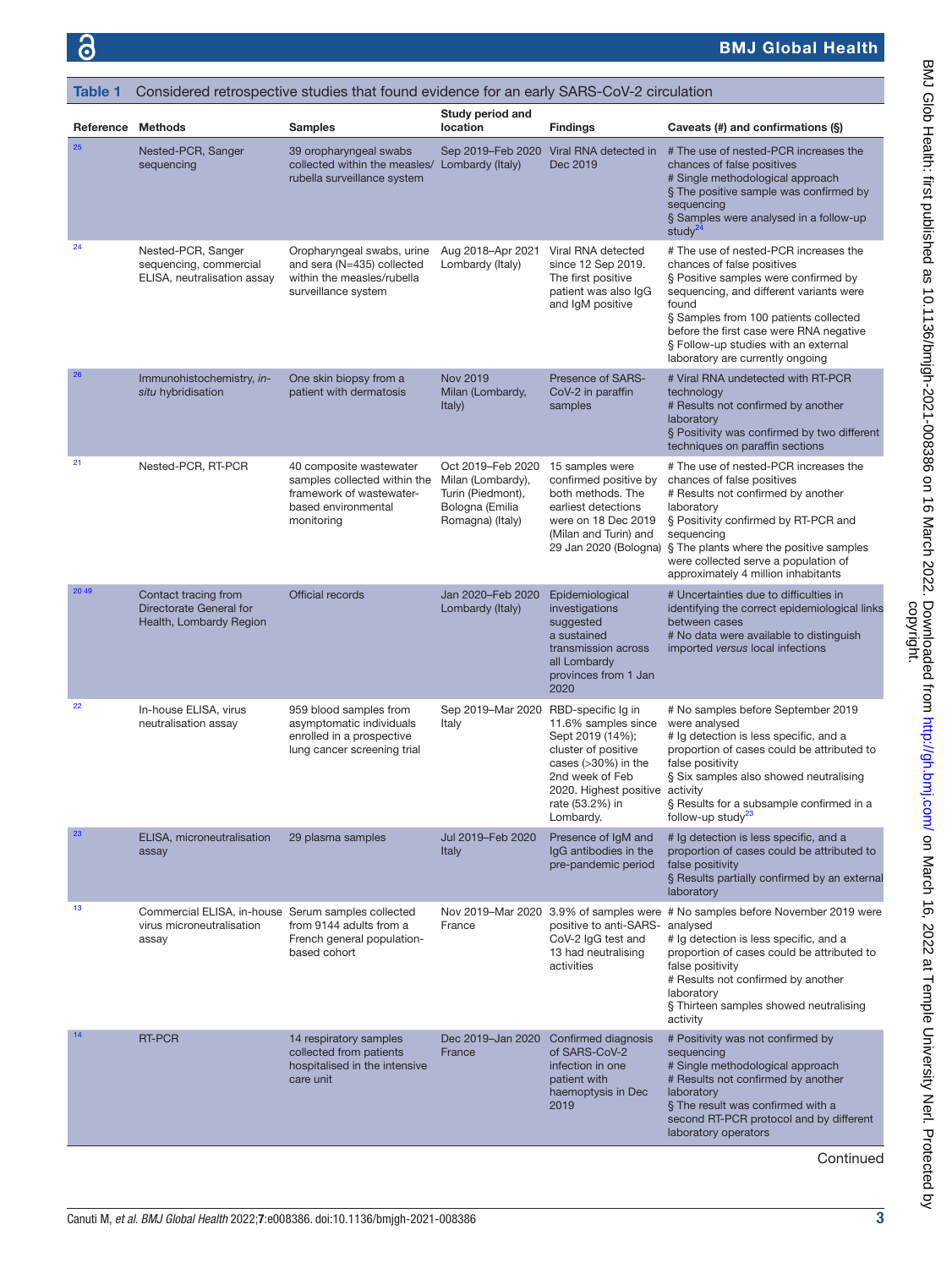| Table 1   | Continued                                                                                                  |                                                  |                                                                                                                                                  |                                                                                                                                                                         |                                                                                                                                                                                                                                                                                               |  |  |
|-----------|------------------------------------------------------------------------------------------------------------|--------------------------------------------------|--------------------------------------------------------------------------------------------------------------------------------------------------|-------------------------------------------------------------------------------------------------------------------------------------------------------------------------|-----------------------------------------------------------------------------------------------------------------------------------------------------------------------------------------------------------------------------------------------------------------------------------------------|--|--|
| Reference | <b>Methods</b>                                                                                             | <b>Samples</b>                                   | Study period and<br>location                                                                                                                     | <b>Findings</b>                                                                                                                                                         | Caveats (#) and confirmations (§)                                                                                                                                                                                                                                                             |  |  |
| 12        | Flow cytometry-based<br>method                                                                             | 101 blood samples from<br>uninfected individuals | May 2019<br>UK                                                                                                                                   | Presence of pre-<br>existing antibodies<br>recognising SARS-<br>CoV-2 in uninfected<br>individuals                                                                      | # Ig detection is less specific, and a<br>proportion of cases could be attributed to<br>false positivity<br># Results not confirmed by another<br>laboratory<br>§ Two donors presented simultaneously<br>antibodies of the three classes                                                      |  |  |
| 11        | RT-PCR, SISPA,<br>metagenomics                                                                             | Six human sewage water<br>samples                | Oct 2019-Mar 2020<br>Santa Catarina<br>(Brazil)                                                                                                  | Viral RNA detected<br>since 27 Nov 2019                                                                                                                                 | # No clinical records of local COVID-19<br>cases in 2019<br># The sewer where the samples were<br>collected serves a population of<br>approximately 5000 inhabitants<br>§ Positive samples were confirmed by<br>sequencing<br>§ Virus detection was confirmed by an<br>independent laboratory |  |  |
| 10        | Pan-Ig ELISA,<br>microneutralisation, ortho<br>total Ig S1 ELISA, RBD/<br>ACE2 blocking activity<br>assays | 7389 serum specimens from<br>blood donations     | Dec 2019-Jan 2020<br>California.<br>Connecticut, Iowa,<br>Massachusetts.<br>Michigan, Oregon,<br>Rhode Island.<br>Washington,<br>Wisconsin (USA) | 1.4% of samples were<br>reactive by pan-Ig, 84<br>of 90 had neutralising<br>activity. Presence of<br>anti-SARS-CoV-2<br>reactive antibodies<br>since 13-16 Dec<br>2019. | # No samples before Dec 2019 were<br>analysed<br># Ig detection is less specific, and a<br>proportion of cases could be attributed to<br>false positivity<br># Results not confirmed by another<br>laboratory<br>§ The majority of Ig-positive samples<br>showed neutralising activity        |  |  |

Ig, immunoglobulin; RBD, receptor-binding domain of SARS-CoV-2; RT-PCR, real-time PCR; S1, subunit 1 of the spike protein of SARS-CoV-2; SISPA, sequence-independent singleprimer amplification.

hypothesised timeline of the original viral emergence in China's Hubei province around November  $2019^{3}$   $27$   $28$ and its subsequent introduction in Europe and North America in January 2020.<sup>29 30</sup> However, sequence-based relaxed molecular clock methods used to date ancestral nodes in phylogenetic trees are influenced by sequence availability and temporal signal present in the data. The addition of even a few early strains, which may have gone undetected at the beginning, can significantly shift the relative likelihoods of these predictions.<sup>24 31</sup> More recent computational analyses including a very large number of complete genomes have moved the time of viral emergence to well before the major Wuhan outbreak, up to the summer of  $2019.^{32-34}$ 

Because of these disagreements, laboratory evidence for early circulation is often dismissed and labelled as a result of false-positive testing. Antibody detection results can indeed be affected by the presence in sera of antibodies which, although able to recognise SARS-CoV-2 antigens, were induced by other agents. $12$  However, the presence of SARS-CoV-2 neutralising activity in these sera and the fact that several patients presented more than one class of antibodies recognising SARS-CoV-2 suggest that, although some cross-reactivity should be taken into account, at least some of the sera could contain antibodies induced by a prior SARS-CoV-2 infection.<sup>10 12 22-24</sup>

Direct evidence for early viral circulation can be obtained by detecting SARS-CoV-2 RNA. Techniques used for this purpose, especially if accompanied by sequencing, are more specific and less influenced by previous infections due to other pathogens. However, PCR-based methods are highly sensitive and, therefore,

more prone to false-positive results. Various methods have been used to detect SARS-CoV-2 RNA in 2019 samples collected outside of China, including RNA fluorescence *in-situ* hybridisation,<sup>26</sup> RT-qPCR<sup>11 14 21</sup> and nested-PCR,  $^{21}$   $^{24}$   $^{25}$  and most of the results obtained were confirmed by sequencing.<sup>11 21 24 25</sup> Unfortunately, none of these studies could recover complete genomic sequences needed for phylogenetic and coalescence analyses. This is likely a problem tracing back to the unsuitability of the available samples, which did not contain high enough concentrations of high-quality RNA. Even in clinical samples found to be RNA positive, viral load was low, implying that only a few viral templates would be available for amplification. For instance, the positive oropharyngeal and urine samples were collected within the framework of measles surveillance from patients who developed a skin rash,  $24\frac{25}{10}$  which may appear late during infection, when respiratory symptoms have been resolved, or even before the onset of other COVID-19 symptoms,[35 36](#page-7-1) resulting in low viral loads in swabs collected at the moment of the rash onset. Interestingly, one study detected multiple positive patients, some of whom also presented SARS-CoV-2-recognising antibodies, and observed polymorphisms in viral sequences, a factor that excludes laboratory contamination by a single positive control sequence.<sup>[24](#page-6-15)</sup>

# IMPLICATIONS OF AVAILABLE EARLY CIRCULATION EVIDENCE

Some studies that retrospectively screened respiratory samples collected from patients with influenza-like and respiratory symptoms, including those collected within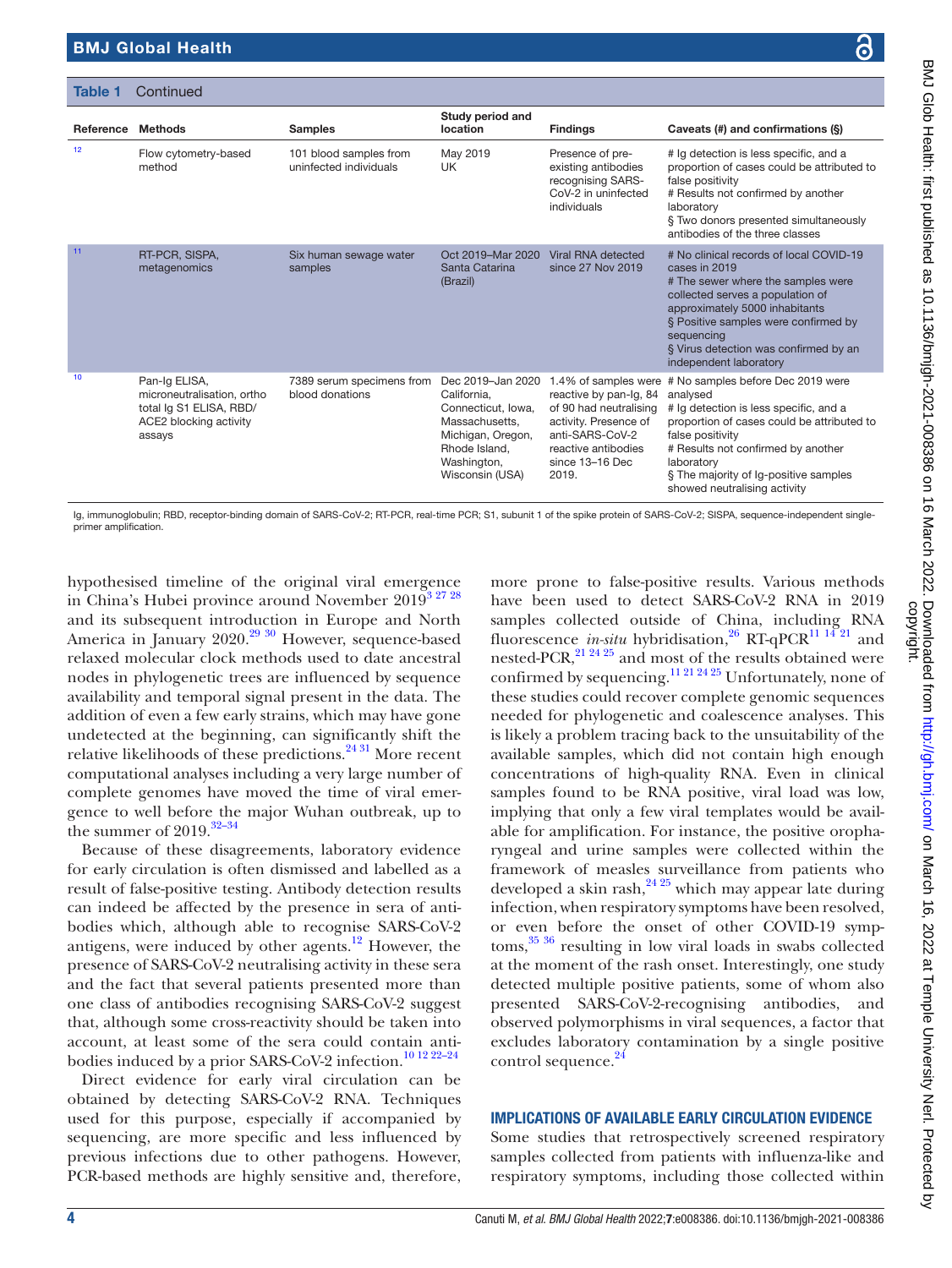<span id="page-4-0"></span>

| Table 2   | Considered retrospective studies that found no evidence for an early SARS-CoV-2 circulation |                                                                                                                                                    |                                                           |                                                                |                                                                                                                                                                                                                                                                                                        |  |  |
|-----------|---------------------------------------------------------------------------------------------|----------------------------------------------------------------------------------------------------------------------------------------------------|-----------------------------------------------------------|----------------------------------------------------------------|--------------------------------------------------------------------------------------------------------------------------------------------------------------------------------------------------------------------------------------------------------------------------------------------------------|--|--|
| Reference | <b>Methods</b>                                                                              | <b>Samples</b>                                                                                                                                     | Study period and<br>location                              | <b>Findings</b>                                                | Caveats (#) and confirmations (§)                                                                                                                                                                                                                                                                      |  |  |
| 38        | <b>RT-PCR</b>                                                                               | 631 nasopharyngeal swabs<br>collected from outpatients<br>with ILI by sentinel physicians<br>within the regional influenza<br>surveillance network | Nov 2019-Feb 2020<br>Lombardy (Italy)                     | No evidence of<br>SARS-CoV-2<br>circulation                    | # Single methodological approach<br># Results not confirmed by another<br>laboratory                                                                                                                                                                                                                   |  |  |
| 37        | RT-PCR                                                                                      | 1581 respiratory samples<br>collected within the framework Lombardy (Italy)<br>of the regional influenza<br>surveillance system                    | Nov 2019-Apr 2020                                         | First SARS-CoV-2<br>detection at the<br>beginning of Mar       | # Single methodological approach<br># Results not confirmed by another<br>laboratory                                                                                                                                                                                                                   |  |  |
| 39        | <b>RT-PCR</b>                                                                               | Mucus obtained from<br>nasopharyngeal swabs<br>collected from 166 patients<br>with SARI                                                            | Nov 2019-Mar<br>2020<br>Rome (Italy)                      | No evidence of<br>SARS-CoV-2<br>circulation                    | # Patients from an area not primarily<br>involved during the first wave<br># Single methodological approach<br># Results not confirmed by another<br>laboratory                                                                                                                                        |  |  |
| 41        | RT-PCR                                                                                      | 1683 oropharyngeal swabs<br>from hospitalised patients with Liguria, Tuscany,<br><b>SARI</b>                                                       | Nov 2019–Feb 2020 No evidence of<br>Lazio, Puglia (Italy) | SARS-CoV-2<br>circulation                                      | # Patients from an area not primarily<br>involved during the first wave<br># Single methodological approach<br># Results not confirmed by another<br>laboratory                                                                                                                                        |  |  |
| 40        | RT-PCR.<br>metagenomic<br>sequencing                                                        | 5833 nasopharyngeal<br>and oropharyngeal swabs<br>collected from patients<br>hospitalised for ILI                                                  | Nov 2019-Mar<br>2020<br>Valencia (Spain)                  | No evidence of<br>SARS-CoV-2<br>circulation before<br>Mar 2020 | # Patients from an area not primarily<br>involved during the first wave<br># Single methodological approach<br># Negative results not confirmed by<br>another laboratory<br>§ The positive sample from March<br>was confirmed by sequencing<br>§ The positivity was confirmed by<br>another laboratory |  |  |

ILI, influenza-like illness; RT-PCR, real-time PCR; SARI, severe acute respiratory illness.

the framework of influenza surveillance, found no evidence for SARS-CoV-2 ([table](#page-4-0) 2),  $37-41$  including during times when community SARS-CoV-2 transmission in respective populations was already occurring. $20$  Nonetheless, the combination of all knowledge acquired so far from retrospective studies strongly suggests that SARS-CoV-2 was circulating outside of China considerably earlier than the currently postulated time frame of late December 2019/early January 2020, at least in some parts of the world.

Good epidemiological insight comes from sewage water testing. For the virus to be detectable in wastewater, a somewhat sustained virus circulation must be happening, as demonstrated in a recent publication performing environmental surveillance in Lombardy[.42](#page-7-3) Fongaro *et al* showed that SARS-CoV-2 load remained temporally constant in the wastewater of Santa Catarina, Brazil, but increased in March 2020 in concomitance with the surge in COVID-19 cases.<sup>11</sup> Results from La Rosa *et al*, who detected the virus in the wastewater of Milan and Turin in December  $2019<sub>1</sub><sup>21</sup>$  are supported by the detection of SARS-CoV-2 in clinical samples since September  $2019^{24}$ and by the subsequent steady increase in COVID-19 cases observed at the beginning of  $2020$  $2020$ ,<sup>20</sup> before the exponential growth in cases became evident. However, it remains puzzling why the virus was detected in samples collected within the framework of measles surveillance and not in those available to the influenza surveillance network.

This incongruence could be explained by the fact that skin manifestations draw more attention than respiratory signs and are almost always reported, making measles surveillance more sensitive and comprehensive, while also monitoring a lower and more manageable number of cases. In fact, mild COVID-19 cases may have been masked by the ongoing influenza season $43$  and the high number of respiratory infections common to this time of the year.

Although the notion of a somewhat sustained but unnoticed viral circulation may be difficult to accept after so many deaths and so many months of pandemic viral circulation, this possibility is 'not astonishing', as recently noted by Petti.<sup>9</sup> Certainly, the virus had been circulating for some time before such dramatic excess mortality could have become noticeable and a low number of COVID-19-related deaths could have gone unnoticed among the high number of deaths associated with pneumonia of unknown origin that occur every year. Although currently difficult to establish without extensive sequencing of early strains, a virus with reduced transmissibility and/or virulence could explain a slow, undetected diffusion during the early months of its spread, causing only sporadic cases and/or limited outbreaks.<sup>44</sup> The emergence of more infectious strains occurred several times during this pandemic, $45$  and differences in replication dynamics have been demonstrated *in vitro* for some early strains. $46$  However, preliminary sequencing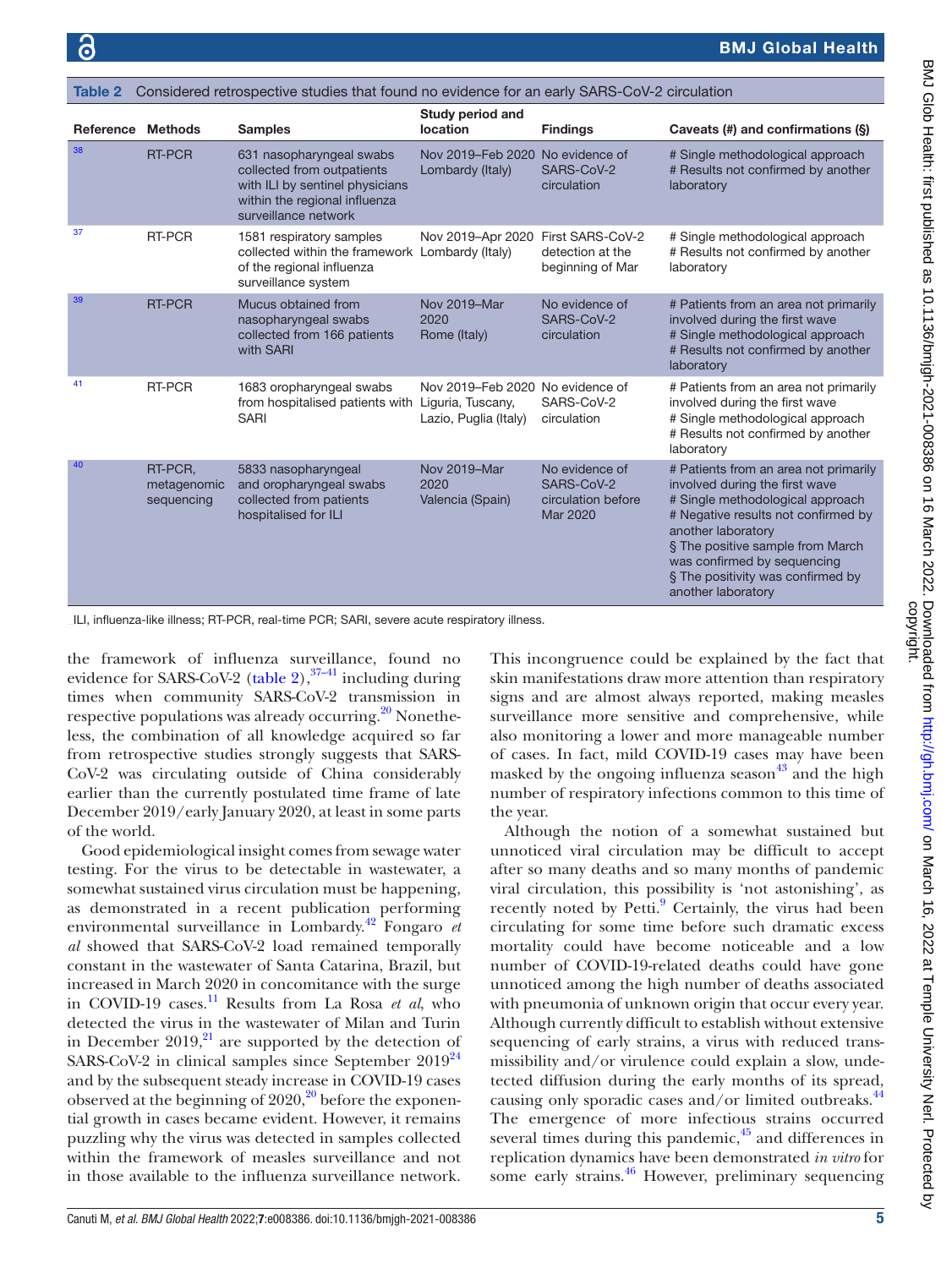results suggest that the strain circulating in pre-pandemic Europe in late 2019 may have been already capable of efficient human-to-human transmission $24$  and it has been recently hypothesised that SARS-CoV-2 strains may have acquired adaptive mutations in Europe, while spreading in parallel with Asian strains.<sup>47</sup> Scattered circulation combined with the lack of awareness may have contributed to a slow and undetected early spread.[44 48 49](#page-7-5) These are aspects that future studies should investigate by retrospectively identifying, sequencing and studying *in vitro* early circulating strains.

To determine whether SARS-CoV-2 was already spreading outside of China in 2019, it is crucial to broaden our efforts and consider a wider geographical area and a larger timespan when investigating viral emergence. In particular, future research should focus on samples where a higher viral load can be expected and thus that are more suitable for virus detection and sequencing, that is, on severe cases of patients with pneumonia admitted to intensive care units.

## SCEPTICISM AND RELUCTANCE TO CONSIDER THE EARLY ORIGIN HYPOTHESIS

An analysis of the information transmission chain regarding the hypothesis of early circulation outside China reveals not only a dismissive attitude towards this hypothesis, $50$  but also that this hypothesis is linked to other hypotheses regarding SARS-CoV-2. In other words, accepting the idea that SARS-CoV-2 or its progenitor(s) might have circulated in many regions of the world for months before it was discovered in Wuhan challenges several widely accepted assumptions about this virus. However, it is important to note that the early origin of SARS-CoV-2 has no bearing on the debate about the laboratory leak *versus* natural origin, and it does not exclude the possibility of its origin in Hubei or somewhere else in China. The acceptance of the early origin is inconvenient in that we may no longer be able to use the circumstantial evidence of time and location of the first detection of SARS-CoV-2 as our final answer.

Despite the increasing documentation available in support of its early circulation, current scientific literature discussing the origin of SARS-CoV-2 is almost exclusively focused on the November/December 2019 hypothesis, completely ignoring this growing body of contradictory evidence. In fact, the possibility of early circulation is only seldom mentioned or discussed in such papers. Furthermore, as this alternative hypothesis clearly contradicts the timeline that is today held as the most likely, when these studies are cited, it is done dismissively, minimising the results obtained by numerous independent research groups. This attitude, pervasive among high-ranking journals, clearly demonstrates scepticism and has the consequence of avoiding a more critical interpretation of scientific data and of discouraging a constructive scientific debate that should consider all available facts when advancing a hypothesis and re-evaluate assumptions in

light of new evidence. Additionally, this bias often results in rejection of manuscripts in support of an early SARS-CoV-2 circulation, reinforcing the 'echo chamber' effect. Science is a quest for ultimate truth, which shall not be discouraged by such mindset.

# **CONCLUSIONS**

Research into the origins of SARS-CoV-2 is a challenging and fraught undertaking and there is still much that needs to be elucidated. Each study providing evidence for early circulation of SARS-CoV-2 might look inconclusive, but combining all data together reveals an emerging pattern. As all it would take to establish early circulation is a single confirmed positive case, attributing all results to false positives quickly becomes probabilistically untenable. Nonetheless, given the critical implications of these findings, it is important to obtain confirmatory proof for an early viral spread or lack thereof by independent investigations performed in WHO-accredited laboratories, as already occurred in one instance.<sup>23</sup> Rescreening with more standardised and sensitive methods will provide confirmation for studies that found evidence for an early circulation and for those that did not. This aspect is crucial especially in those geographical areas affected during the first wave and where the lack of early viral detection is in obvious conflict with overwhelming epidemiological evidence. Additional approaches such as metagenomic sequencing—could also be used to obtain more sequence information, which is essential for dating the beginning of viral spread more accurately. Finally, a more systematic approach to retrospectively test for anti-SARS-CoV-2 antibodies in numerous serum samples collected from a broad area could allow the identification of seroprevalence peaks that would help filter out potential background noise caused by cross-reactivity. International public health authorities should ideally coordinate such studies.

SARS-CoV-2 has cost the world the lives of millions of people, and the next (inevitable) pandemic might have more devastating outcomes. To be better prepared in the future and timely identify the emergence of novel pathogens, it is crucial to fully understand this pandemic and learn from our successes and our failures. Despite the technical limitations of available early origin studies, even a remote possibility that positive tests indicate an early SARS-CoV-2 circulation should be considered sufficient to warrant the scaling up of research to more samples from more regions and through a wider timespan. Time is running out: valuable samples that may contain the key to the understanding of SARS-CoV-2 origin might already have been destroyed as their regulatory storage time requirements lapse. Many more will meet the same fate in the coming months and years. What is there to lose in accepting this hypothesis as tenable and exploring it urgently before the chances of finding the answers to explain how this pandemic emerged are gone forever?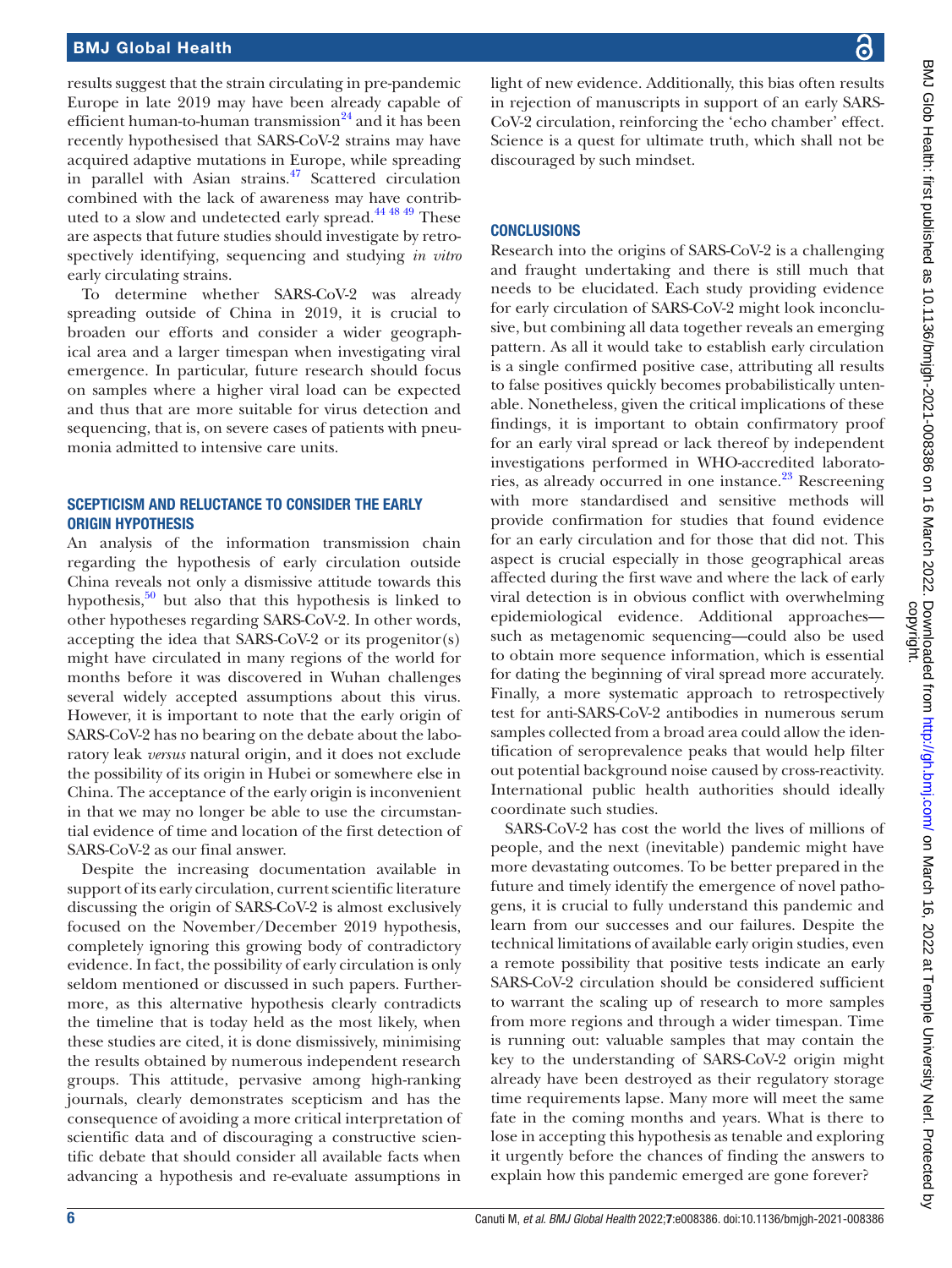*…Let us not waste our time in idle discourse! Let us do something, while we have the chance…at this place, at this moment of time, all mankind is us, whether we like it or not. Let us make the most of it before it is too late!* –Waiting for Godot, Samuel Beckett.

## Author affiliations

<sup>1</sup>Department of Health Sciences, Università degli Studi di Milano, Milan, Italy <sup>2</sup>Coordinated Research Center "EpiSoMI", Università degli Studi di Milano, Milan, Italy

<sup>3</sup> Faculty of Arts, University of Lausanne, Lausanne, Switzerland

4 Department of Biology, Temple University, Philadelphia, Pennsylvania, USA <sup>5</sup>Institute for Genomics and Evolutionary Medicine, Temple University, Philadelphia, Pennsylvania, USA

<sup>6</sup>Center for Excellence in Genome Medicine and Research, King Abdulaziz University, Jeddah, Saudi Arabia

<sup>7</sup>Department of Pediatrics, Ospedale dei Bambini, Università degli Studi di Milano, Milan, Italy

<sup>8</sup> Romeo and Enrica Invernizzi Pediatric Research Center, Università degli Studi di Milano, Milan, Italy

<sup>9</sup> Centre for Multidisciplinary Research in Health Science, Università degli Studi di Milano, Milan, Italy

Twitter Otto Kolbl [@OttoKolbl](https://twitter.com/OttoKolbl)

Contributors MC, SB and AA conceived the initial idea for the manuscript, and MC wrote the first draft. All authors provided critical feedback and approved the final submission.

Funding This study was funded by Romeo and Enrica Invernizzi Pediatric Research Center, Università degli Studi di Milano, Milan, Italy.

Competing interests None declared.

Patient consent for publication Not required.

Ethics approval This study does not involve human participants.

Provenance and peer review Not commissioned; externally peer reviewed.

Data availability statement There are no data in this work.

Open access This is an open access article distributed in accordance with the Creative Commons Attribution Non Commercial (CC BY-NC 4.0) license, which permits others to distribute, remix, adapt, build upon this work non-commercially, and license their derivative works on different terms, provided the original work is properly cited, appropriate credit is given, any changes made indicated, and the use is non-commercial. See:<http://creativecommons.org/licenses/by-nc/4.0/>.

### ORCID iDs

Marta Canuti <https://orcid.org/0000-0002-9959-128X> Silvia Bianchi<https://orcid.org/0000-0002-1365-9408> Sergei L Kosakovsky Pond<https://orcid.org/0000-0003-4817-4029> Sudhir Kumar<https://orcid.org/0000-0002-9918-8212> Maria Gori<https://orcid.org/0000-0001-6478-2791> Clara Fappani<https://orcid.org/0000-0002-1573-5531> Daniela Colzani<https://orcid.org/0000-0002-4079-1957> Elisa Borghi <https://orcid.org/0000-0002-1893-0455> Gianvincenzo Zuccotti<https://orcid.org/0000-0002-2795-9874> Mario C Raviglione<https://orcid.org/0000-0002-9331-2067> Elisabetta Tanzi <https://orcid.org/0000-0002-4119-701X> Antonella Amendola <https://orcid.org/0000-0002-0499-8977>

### **REFERENCES**

- <span id="page-6-0"></span>1 Singh S, McNab C, Olson RM, *et al*. How an outbreak became a pandemic: a chronological analysis of crucial junctures and international obligations in the early months of the COVID-19 pandemic. *[Lancet](http://dx.doi.org/10.1016/S0140-6736(21)01897-3)* 2021;398:2109–24.
- <span id="page-6-1"></span>2 Pneumonia of unknown cause – China, 2020. Available: [https://www.](https://www.who.int/emergencies/disease-outbreak-news/item/2020-DON229) [who.int/emergencies/disease-outbreak-news/item/2020-DON229](https://www.who.int/emergencies/disease-outbreak-news/item/2020-DON229)
- <span id="page-6-2"></span>3 Kumar S, Tao Q, Weaver S. An evolutionary portrait of the progenitor SARS-CoV-2 and its dominant offshoots in COVID-19 pandemic. *Mol Biol Evol* 2021.
- <span id="page-6-3"></span>4 Holmes EC, Goldstein SA, Rasmussen AL, *et al*. The origins of SARS-CoV-2: a critical review. *[Cell](http://dx.doi.org/10.1016/j.cell.2021.08.017)* 2021;184:4848–56.
- <span id="page-6-4"></span>5 Cui J, Li F, Shi Z-L. Origin and evolution of pathogenic coronaviruses. *[Nat Rev Microbiol](http://dx.doi.org/10.1038/s41579-018-0118-9)* 2019;17:181–92.
- 6 Leitner T, Kumar S. Where did SARS-CoV-2 come from? *[Mol Biol](http://dx.doi.org/10.1093/molbev/msaa162)  [Evol](http://dx.doi.org/10.1093/molbev/msaa162)* 2020;37:2463–4.
- 7 Temmam S, Vongphayloth K, Baquero Salazar E. Coronaviruses with a SARS-CoV-2-like receptor-binding domain allowing ACE2 mediated entry into human cells isolated from bats of Indochinese Peninsula. *Research Square*.
- <span id="page-6-5"></span>8 Huang C, Wang Y, Li X, *et al*. Clinical features of patients infected with 2019 novel coronavirus in Wuhan, China. *[The Lancet](http://dx.doi.org/10.1016/S0140-6736(20)30183-5)* 2020;395:497–506.
- <span id="page-6-6"></span>9 Petti S. Undetected and relatively sustained severe acute respiratory syndrome coronavirus 2 circulation worldwide during 2019. *[Clin](http://dx.doi.org/10.1093/cid/ciab727)  [Infect Dis](http://dx.doi.org/10.1093/cid/ciab727)* 2021;395.
- <span id="page-6-7"></span>10 Basavaraju SV, Patton ME, Grimm K, *et al*. Serologic Testing of US Blood Donations to Identify Severe Acute Respiratory Syndrome Coronavirus 2 (SARS-CoV-2)-Reactive Antibodies: December 2019-January 2020. *[Clin Infect Dis](http://dx.doi.org/10.1093/cid/ciaa1785)* 2021;72:e1004–9.
- <span id="page-6-8"></span>11 Fongaro G, Stoco PH, Souza DSM, *et al*. The presence of SARS-CoV-2 RNA in human sewage in Santa Catarina, Brazil, November 2019. *[Sci Total Environ](http://dx.doi.org/10.1016/j.scitotenv.2021.146198)* 2021;778:146198.
- <span id="page-6-9"></span>12 Ng KW, Faulkner N, Cornish GH, *et al*. Preexisting and de novo humoral immunity to SARS-CoV-2 in humans. *[Science](http://dx.doi.org/10.1126/science.abe1107)* 2020;370:1339–43.
- <span id="page-6-10"></span>13 Carrat F, Figoni J, Henny J, *et al*. Evidence of early circulation of SARS-CoV-2 in France: findings from the population-based "CONSTANCES" cohort. *[Eur J Epidemiol](http://dx.doi.org/10.1007/s10654-020-00716-2)* 2021;36:219–22.
- <span id="page-6-20"></span>14 Deslandes A, Berti V, Tandjaoui-Lambotte Y, *et al*. SARS-CoV-2 was already spreading in France in late December 2019. *[Int J Antimicrob](http://dx.doi.org/10.1016/j.ijantimicag.2020.106006)  [Agents](http://dx.doi.org/10.1016/j.ijantimicag.2020.106006)* 2020;55:106006.
- 15 Grasselli G, Pesenti A, Cecconi M. Critical care utilization for the COVID-19 outbreak in Lombardy, Italy: early experience and forecast during an emergency response. *[JAMA](http://dx.doi.org/10.1001/jama.2020.4031)* 2020;323:1545.
- 16 Tosi D, Chiappa M. Understanding the geographical spread of COVID-19 in relation with goods regional routes and governmental Decrees: the Lombardy region case study. *[SN Comput Sci](http://dx.doi.org/10.1007/s42979-021-00597-6)* 2021;2:203.
- 17 Odone A, Delmonte D, Scognamiglio T, *et al*. COVID-19 deaths in Lombardy, Italy: data in context. *[Lancet Public Health](http://dx.doi.org/10.1016/S2468-2667(20)30099-2)* 2020;5:e310.
- <span id="page-6-11"></span>18 ISTAT, ISS. Impatto dell'epidemia COVID-19 sulla mortalita' totale della popolazione residente anno 2020, 2021. Available: [https://](https://www.istat.it/it/files/2021/03/Report_ISS_Istat_2020_5_marzo.pdf) [www.istat.it/it/files/2021/03/Report\\_ISS\\_Istat\\_2020\\_5\\_marzo.pdf](https://www.istat.it/it/files/2021/03/Report_ISS_Istat_2020_5_marzo.pdf)
- <span id="page-6-12"></span>19 Riccardo F, Ajelli M, Andrianou XD, *et al*. Epidemiological characteristics of COVID-19 cases and estimates of the reproductive numbers 1 month into the epidemic, Italy, 28 January to 31 March 2020. *[Euro Surveill](http://dx.doi.org/10.2807/1560-7917.ES.2020.25.49.2000790)* 2020;25:2000790.
- <span id="page-6-18"></span>20 Cereda D, Tirani M, Rovida F. The early phase of the COVID-19 outbreak in Lombardy, Italy. *arXiv* 2020.
- <span id="page-6-13"></span>21 La Rosa G, Mancini P, Bonanno Ferraro G, *et al*. SARS-CoV-2 has been circulating in northern Italy since December 2019: evidence from environmental monitoring. *[Sci Total Environ](http://dx.doi.org/10.1016/j.scitotenv.2020.141711)* 2021;750:141711.
- <span id="page-6-14"></span>22 Apolone G, Montomoli E, Manenti A, *et al*. Unexpected detection of SARS-CoV-2 antibodies in the prepandemic period in Italy. *[Tumori](http://dx.doi.org/10.1177/0300891620974755)* 2021;107:0300891620974755
- <span id="page-6-19"></span>23 Montomoli E, Apolone G, Manenti A, *et al*. Timeline of SARS-CoV-2 spread in Italy: results from an independent serological retesting. *[Viruses](http://dx.doi.org/10.3390/v14010061)* 2021;14:61.
- <span id="page-6-15"></span>24 Amendola A, Canuti M, Bianchi S, *et al*. Molecular evidence for SARS-CoV-2 in samples collected from patients with Morbilliform eruptions since late summer 2019 in Lombardy, Northern Italy. *[SSRN](http://dx.doi.org/10.2139/ssrn.3883274)  [Electronic Journal](http://dx.doi.org/10.2139/ssrn.3883274)* 2021.
- <span id="page-6-16"></span>25 Amendola A, Bianchi S, Gori M, *et al*. Evidence of SARS-CoV-2 RNA in an oropharyngeal swab specimen, Milan, Italy, early December 2019. *[Emerg Infect Dis](http://dx.doi.org/10.3201/eid2702.204632)* 2021;27:648–50.
- <span id="page-6-17"></span>26 Gianotti R, Barberis M, Fellegara G, *et al*. COVID-19-related dermatosis in November 2019: could this case be Italy's patient zero? *[Br J Dermatol](http://dx.doi.org/10.1111/bjd.19804)* 2021;184:970–1.
- 27 Pekar J, Worobey M, Moshiri N, *et al*. Timing the SARS-CoV-2 index case in Hubei Province. *[Science](http://dx.doi.org/10.1126/science.abf8003)* 2021;372:412–7.
- 28 Duchene S, Featherstone L, Haritopoulou-Sinanidou M, *et al*. Temporal signal and the phylodynamic threshold of SARS-CoV-2. *[Virus Evol](http://dx.doi.org/10.1093/ve/veaa061)* 2020;6:veaa061.
- <span id="page-6-21"></span>29 Worobey M, Pekar J, Larsen BB, *et al*. The emergence of SARS-CoV-2 in Europe and North America. *[Science](http://dx.doi.org/10.1126/science.abc8169)* 2020;370:564–70.
- 30 Zehender G, Lai A, Bergna A, *et al*. Genomic characterization and phylogenetic analysis of SARS-COV-2 in Italy. *[J Med Virol](http://dx.doi.org/10.1002/jmv.25794)* 2020;92:1637–40.
- 31 Bloom JD. Recovery of deleted deep sequencing data sheds more light on the early Wuhan SARS-CoV-2 epidemic. *[Mol Biol Evol](http://dx.doi.org/10.1093/molbev/msab246)* 2021;38:5211–24.

Canuti M, *et al*. *BMJ Global Health* 2022;7:e008386. doi:10.1136/bmjgh-2021-008386 7